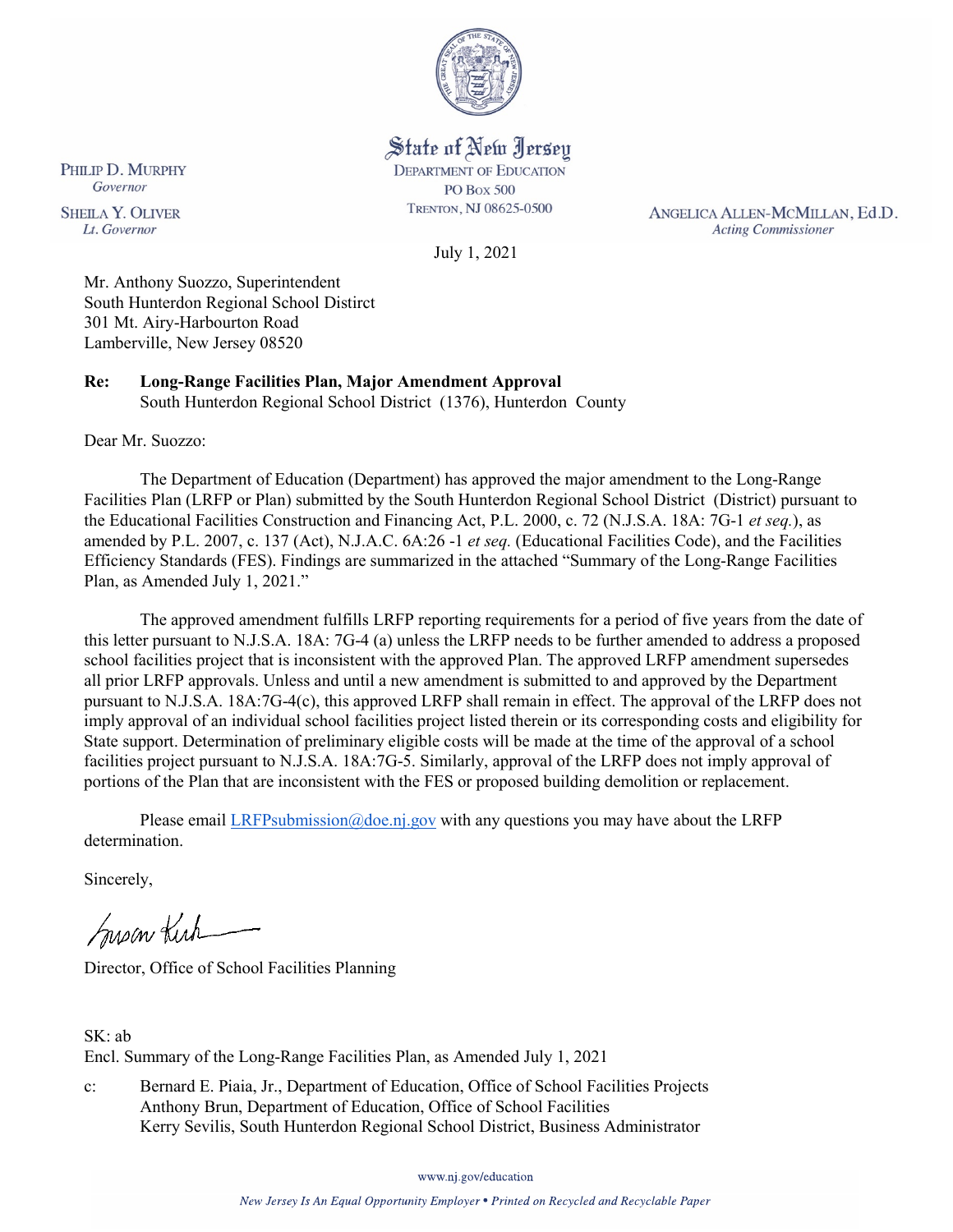# **South Hunterdon Regional School District (1376) Summary of the Long-Range Facilities Plan, as Amended July 1, 2021**

The Department of Education (Department) has completed its review of the major amendment to the Long-Range Facilities Plan (LRFP or Plan) submitted by the South Hunterdon Regional School District (District) pursuant to the Educational Facilities Construction and Financing Act, P.L. 2000, c. 72 (N.J.S.A. 18A: 7G-1 *et seq.*), as amended by P.L. 2007, c. 137 (Act), N.J.A.C. 6A:26-1 et seq. (Educational Facilities Code), and the Facilities Efficiency Standards (FES).

The following provides a summary of the District's approved amended LRFP. The summary is based on the standards set forth in the Act, the Educational Facilities Code, the FES, District-reported information in the Department's LRFP reporting system, and supporting documentation. The referenced reports in *italic* text are standard reports available on the Department's LRFP website.

## **1. Inventory Overview**

The District is classified as a Regular Operating District (ROD) for funding purposes. It provides services for students in grades PK-12.

The District identified existing and proposed schools, sites, buildings, rooms, and site amenities in its LRFP. Table 1 lists the number of existing and proposed district schools, sites, and buildings. Detailed information can be found in the *School Asset Inventory Report* and the *Site Asset Inventory Report.*

**As directed by the Department, school facilities projects that have received initial approval by the Department and have been approved by the voters, if applicable, are represented as "existing" in the LRFP.** Approved projects that include new construction and/or the reconfiguration/reassignment of existing program space are as follows: n/a.

| Category                                     | <b>Existing</b> | <b>Proposed</b> |
|----------------------------------------------|-----------------|-----------------|
| Number of Schools (assigned DOE school code) |                 |                 |
| Number of School Buildings <sup>1</sup>      |                 |                 |
| Number of Non-School Buildings <sup>2</sup>  |                 |                 |
| Number of Vacant Buildings                   |                 |                 |
| Number of Sites                              |                 |                 |

## **Table 1: Number of Schools, School Buildings, and Sites**

Based on the existing facilities inventory submitted by the District:

- Schools using leased buildings (short or long-term):  $n/a$
- Schools using temporary classroom units (TCUs), excluding TCUs supporting construction:  $n/a$
- Vacant/unassigned school buildings: former Stockton School building

Findings:

 $\overline{a}$ 

<span id="page-1-1"></span><span id="page-1-0"></span>*<sup>1</sup>* Includes district-owned buildings and long-term leases serving students in district-operated programs

<sup>&</sup>lt;sup>2</sup> Includes occupied district-owned buildings not associated with a school, such as administrative buildings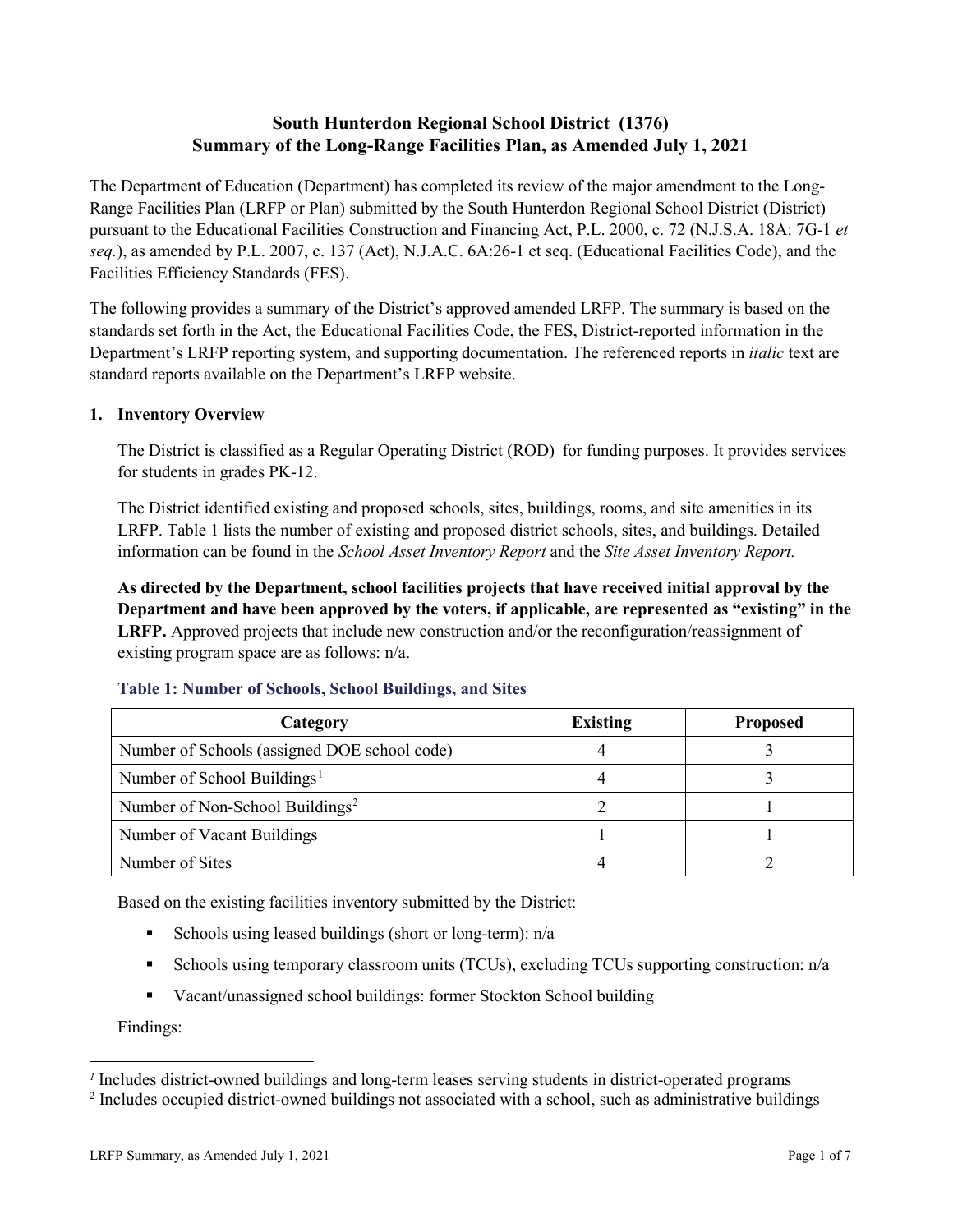The Department has determined that the proposed inventory is adequate for approval of the District's LRFP amendment. However, the LRFP determination does not imply approval of an individual school facilities project listed within the LRFP; the District must submit individual project applications for project approval.

#### **2. District Enrollments**

The District determined the number of students, or "proposed enrollments," to be accommodated for LRFP planning purposes on a district-wide basis and in each school.

The Department minimally requires the submission of a standard cohort-survival projection using historic enrollment data from the Application for School State Aid (ASSA) or NJ Smart. The cohort-survival method projection method forecasts future students based upon the survival of the existing student population as it moves from grade to grade. A survival ratio of less than 1.00 indicates a loss of students, while a survival ratio of more than 1.00 indicates the class size is increasing. For example, if a survival ratio tracking first to second grade is computed to be 1.05, the grade size is increasing by 5% from one year to the next. The cohort-survival projection methodology works well for communities with stable demographic conditions. Atypical events impacting housing or enrollments, such as an economic downturn that halts new housing construction or the opening of a charter or private school, typically makes a cohort-survival projection less reliable.

#### **Proposed enrollments are based on a standard cohort-survival enrollment projection.**

Adequate supporting documentation was submitted to the Department to justify the proposed enrollments. Table 2 provides a comparison of existing and projected enrollments. All totals include special education students.

| <b>Grades</b>                | <b>Existing Enrollments</b><br>2020-21 | <b>District Proposed Enrollments</b><br>2024-25 |
|------------------------------|----------------------------------------|-------------------------------------------------|
| PK (excl. private providers) | 29                                     | 30                                              |
| Grades K to 5                | 436                                    | 336                                             |
| Grades 6 to 8                | 248                                    | 235                                             |
| Grades 9 to 12               | 369                                    | 392                                             |
| Totals K to 12               | 1,082                                  | 993                                             |

#### **Table 2: Enrollments**

Findings:

The Department has determined the District's proposed enrollments to be acceptable for approval of the District's LRFP amendment. The Department will require a current enrollment projection at the time an application for a school facilities project is submitted incorporating the District's most recent enrollments in order to verify that the LRFP's planned capacity is appropriate for the updated enrollments.

#### **3. District Practices Capacity**

Based on information provided in the room inventories, District Practices Capacity was calculated for each school building to determine whether adequate capacity is proposed for the projected enrollments based on district scheduling and class size practices. The capacity totals assume instructional buildings can be fully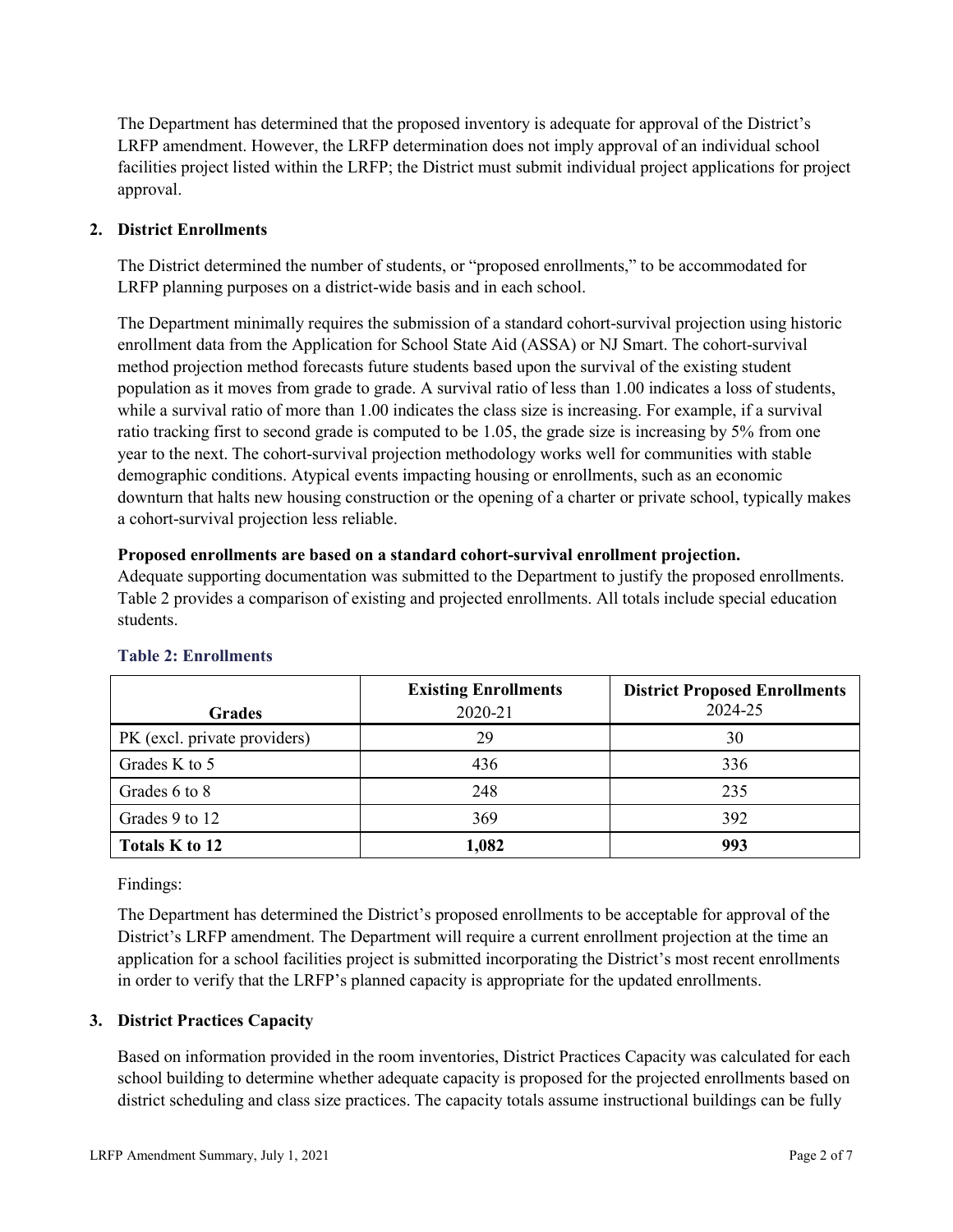utilized regardless of school sending areas, transportation, and other operational issues. The calculations only consider district-owned buildings and long-term leases; short term leases and temporary buildings are excluded. **A capacity utilization factor of 90% for classrooms serving grades K-8 and 85% for classrooms serving grades 9-12 is applied in accordance with the FES.** No capacity utilization factor is applied to preschool classrooms.

In certain cases, districts may achieve adequate District Practices Capacity to accommodate enrollments but provide inadequate square feet per student in accordance with the FES, resulting in educational adequacy issues and "Unhoused Students." Unhoused students are considered in the "Functional Capacity" calculations used to determine potential State support for school facilities projects and are analyzed in Section 4.

Table 3 provides a summary of proposed enrollments and existing and proposed District-wide capacities. Detailed information can be found in the LRFP website reports titled *FES and District Practices Capacity Report, Existing Rooms Inventory Report, and Proposed Rooms Inventory Report.*

| <b>Grades</b>              | <b>Proposed</b><br><b>Enrollments</b> | <b>Existing</b><br><b>District</b><br><b>Practices</b><br>Capacity | <b>Existing</b><br>Deviation* | <b>Proposed</b><br><b>District</b><br><b>Practices</b><br>Capacity | <b>Proposed</b><br>Deviation* |
|----------------------------|---------------------------------------|--------------------------------------------------------------------|-------------------------------|--------------------------------------------------------------------|-------------------------------|
| Elementary ( $PK$ to 5)    | 366                                   | 249.96                                                             | $-116.04$                     | 376.02                                                             | 10.02                         |
| Middle $(6 \text{ to } 8)$ | 235                                   | 43.54                                                              | $-191.46$                     | 244.98                                                             | 9.98                          |
| High $(9 \text{ to } 12)$  | 392                                   | 384.20                                                             | $-7.80$                       | 384.20                                                             | $-7.80$                       |
| <b>District Totals</b>     | 993                                   | 677.70                                                             | $-315.30$                     | 1,005.20                                                           | 12.20                         |

**Table 3: District Practices Capacity Analysis** 

*\* Positive numbers signify surplus capacity; negative numbers signify inadequate capacity. Negative values for District Practices capacity are acceptable for approval if proposed enrollments do not exceed 100% capacity utilization.*

Considerations:

- Based on the proposed enrollments and existing room inventories, the District is projected to have inadequate capacity for the following grade groups, assuming all school buildings can be fully utilized: PK-5, 6-8.
- Adequate justification has been provided by the District if the proposed capacity for a school significantly deviates from the proposed enrollments. Generally, surplus capacity is acceptable for LRFP approval if additional capacity is not proposed through new construction.

## Findings:

The Department has determined that proposed District capacity, in accordance with the proposed enrollments, is adequate for approval of the District's LRFP amendment. The Department will require a current enrollment projection at the time an application for a school facilities project is submitted, incorporating the District's most recent Fall Enrollment Report, in order to verify that the LRFP's planned capacity meets the District's updated enrollments.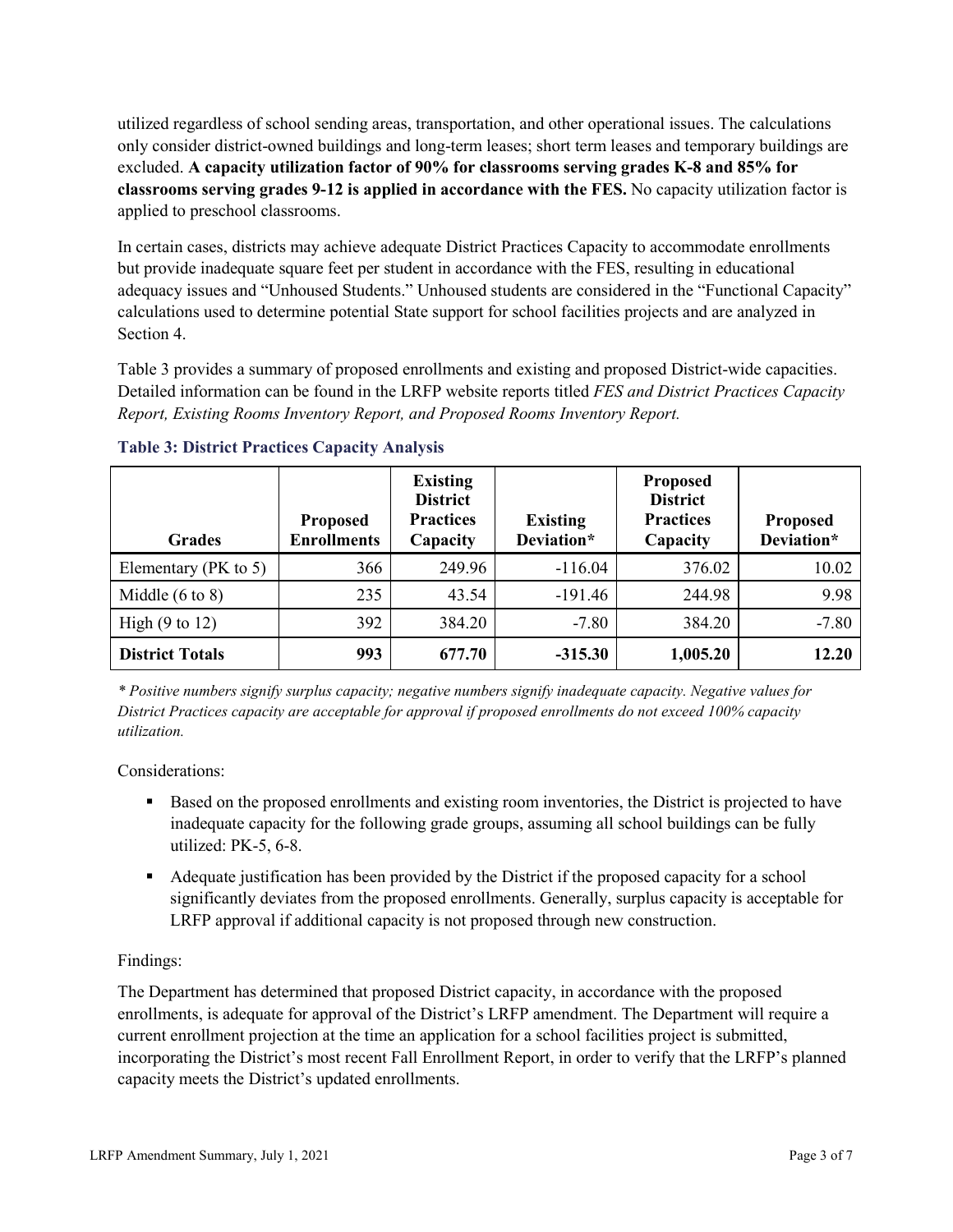#### **4. New Construction Funding Eligibility**

*Functional Capacity* was calculated and compared to the proposed enrollments to provide a **preliminary estimate** of Unhoused Students and new construction funding eligibility. **A final determination will be made at the time of project application approval.**

*Functional Capacity* is the adjusted gross square footage of a school building *(total gross square feet minus excluded space)* divided by the minimum area allowance per full-time equivalent student for the grade level contained therein. *Unhoused Students* is the number of students projected to be enrolled in the District that exceeds the Functional Capacity of the District's schools pursuant to N.J.A.C. 6A:26-2.2(c). *Excluded Square Feet* includes (1) square footage exceeding the FES for any pre-kindergarten, kindergarten, general education, or self-contained special education classroom; (2) grossing factor square footage *(corridors, stairs, mechanical rooms, etc.)* that exceeds the FES allowance, and (3) square feet proposed to be demolished or discontinued from use. Excluded square feet may be revised during the review process for individual school facilities projects.

Table 4 provides a preliminary assessment of the Functional Capacity, Unhoused Students, and Estimated Maximum Approved Area for Unhoused Students for each FES grade group. The calculations exclude temporary facilities and short-term leased buildings. School buildings proposed for whole or partial demolition or reassignment to a non-school use are excluded from the calculations pending project application review. If a building is proposed to be reassigned to a different school, the square footage is applied to the proposed grades after reassignment. Buildings that are not assigned to a school are excluded from the calculations. In addition, only preschool students eligible for state funding (former ECPA students) are included. Detailed information concerning the calculations can be found in the *Functional Capacity and Unhoused Students Report* and the *Excluded Square Footage Report.*

| Category                                     | PK/K to 5 | 6 to 8    | 9 to 12 | <b>Total</b> |
|----------------------------------------------|-----------|-----------|---------|--------------|
| Eligible PK /K-12 Proposed Enrollments       | 366       | 235       | 392     |              |
| FES Area Allowance (SF/student)              | 125.00    | 134.00    | 151.00  |              |
| <b>Prior to Completion of Proposed Work:</b> |           |           |         |              |
| <b>Existing Gross Square Feet</b>            | 36,389    | $\theta$  | 102,715 | 139,104      |
| <b>Adjusted Gross Square Feet</b>            | 35,102    | $\theta$  | 101,482 | 136,584      |
| <b>Adjusted Functional Capacity</b>          | 280.82    | 0.00      | 672.06  |              |
| <b>Unhoused Students</b>                     | 85.18     | 235.00    | 0.00    |              |
| Est. Max. Area for Unhoused Students         | 10,647.50 | 31,490.00 | 0.00    |              |
| <b>After Completion of Proposed Work:</b>    |           |           |         |              |
| Gross Square Feet                            | 52,482    | 37,549    | 102,715 | 192,746      |
| New Gross Square Feet                        | 16,409    | 37,549    | 0       | 53,958       |
| <b>Adjusted Gross Square Feet</b>            | 51,511    | 37,549    | 101,482 | 190,542      |
| <b>Functional Capacity</b>                   | 407.33    | 284.65    | 672.06  |              |
| <b>Unhoused Students after Construction</b>  | 0.00      | 0.00      | 0.00    |              |
| Est. Max. Area Remaining                     | 0.00      | 0.00      | 0.00    |              |

#### **Table 4: Estimated Maximum Approved Area for Unhoused Students**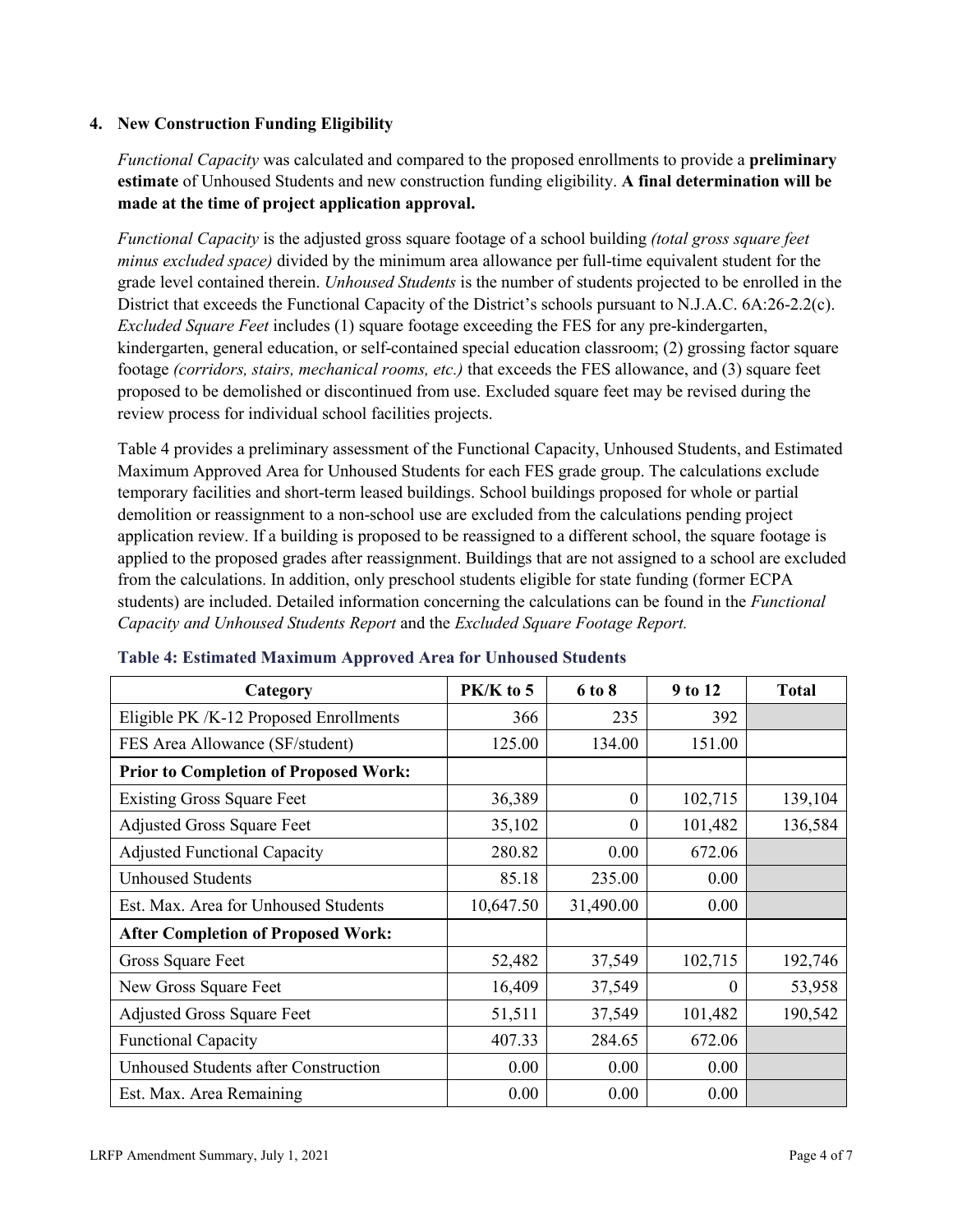Facilities used for non-instructional or non-educational purposes are ineligible for State support under the Act. However, projects for such facilities shall be reviewed by the Department to determine whether they are consistent with the District's LRFP and whether the facility, if it is to house students (full or part time) conforms to educational adequacy requirements. These projects shall conform to all applicable statutes and regulations.

Estimated costs represented in the LRFP by the District are for capital planning purposes only. The estimates are not intended to represent preliminary eligible costs or final eligible costs of approved school facilities projects.

Considerations:

- The District does not have approved projects pending completion, as noted in Section 1, that impact the Functional Capacity calculations.
- **The Functional Capacity calculations** *exclude* square feet proposed for demolition or discontinuation for the following FES grade groups and school buildings pending a feasibility study and project review: 6-8.
- Based on the preliminary assessment, the District has Unhoused Students prior to the completion of proposed work for the following FES grade groups: PK-5, 6-8.
- New construction is proposed for the following FES grade groups: PK-5, 6-8.
- Proposed new construction exceeds the estimated maximum area allowance for Unhoused Students prior to the completion of the proposed work for the following grade groups: PK-5, 6-8.
- The District, based on the preliminary LRFP assessment, will not have Unhoused Students after completion of the proposed LRFP work. If the District is projected to have Unhoused Students, adequate justification has been provided to confirm educational adequacy in accordance with Section 6 of this determination.

## Findings:

Functional Capacity and Unhoused Students calculated in the LRFP are preliminary estimates. Preliminary Eligible Costs (PEC) and Final Eligible Costs (FEC) will be included in the review process for specific school facilities projects. A feasibility study undertaken by the District is required if building demolition or replacement is proposed per N.J.A.C. 6A:26-2.3(b)(10).

## **5. Proposed Work**

The District assessed program space, capacity, and physical plant deficiencies to determine corrective actions. Capital maintenance, or *"system actions,"* address physical plant deficiencies due to operational, building code, and /or life cycle issues. Inventory changes, or *"inventory actions,*" add, alter, or eliminate sites, site amenities, buildings, and/or rooms.

The Act (N.J.S.A. 18A:7G-7b) provides that all school facilities shall be deemed suitable for rehabilitation unless a pre-construction evaluation undertaken by the District demonstrates to the satisfaction of the Commissioner that the structure might pose a risk to the safety of the occupants even after rehabilitation or that rehabilitation is not cost-effective. Pursuant to N.J.A.C. 6A:26-2.3(b)(10), the Commissioner may identify school facilities for which new construction is proposed in lieu of rehabilitation for which it appears from the information presented that new construction is justified, provided, however, that for such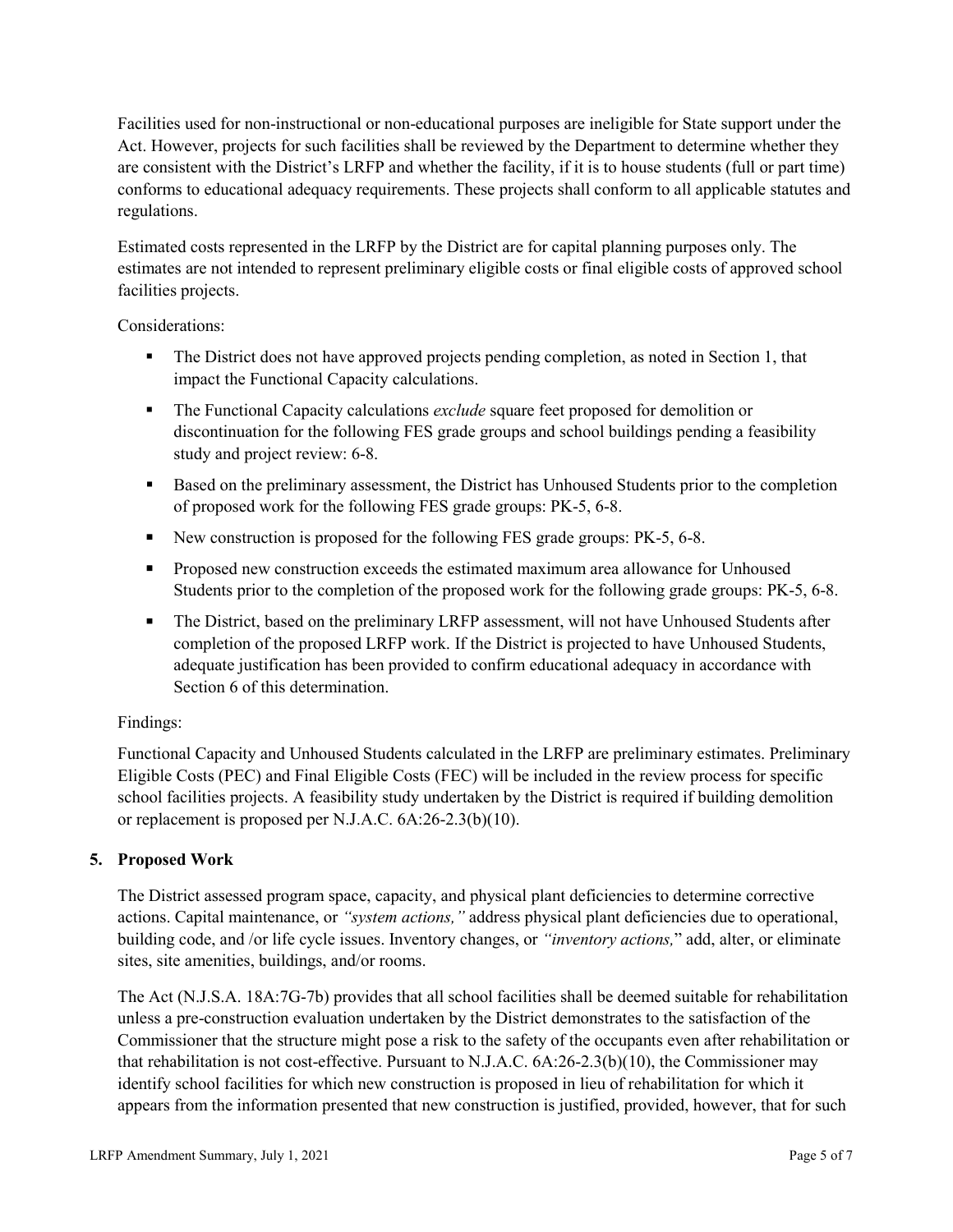school facilities so identified, the District must submit a feasibility study as part of the application for the specific school facilities project. The cost of each proposed building replacement is compared to the cost of additions or rehabilitation required to eliminate health and safety deficiencies and to achieve the District's programmatic model.

Table 5 lists the scope of work proposed for each school based on the building(s) serving their student population. Proposed inventory changes are described in the LRFP website reports titled *"School Asset Inventory Report and "Proposed Room Inventory Report."* Information concerning proposed systems work, or capital maintenance can be found in the "LRFP Systems Action Summary Report."

With the completion of the proposed work, the following schools are proposed to be eliminated: West Amwell Township School (030); the following schools are proposed to be added: Proposed 5-8 School.

| <b>Proposed Scope of Work</b>                                                                  | <b>Applicable Schools</b>                                                     |  |  |
|------------------------------------------------------------------------------------------------|-------------------------------------------------------------------------------|--|--|
| <b>Renovation only</b> (no new construction)                                                   |                                                                               |  |  |
| System actions only (no inventory actions)                                                     | n/a                                                                           |  |  |
| Existing inventory actions only (no systems actions)                                           | n/a                                                                           |  |  |
| Systems and inventory changes                                                                  | South Hunterdon Regional HS (050)                                             |  |  |
| <b>New construction</b>                                                                        |                                                                               |  |  |
| Building addition only (no systems actions)                                                    | n/a                                                                           |  |  |
| Renovation and building addition (system, existing<br>inventory, and new construction actions) | Lambertville Public School (020)                                              |  |  |
| New building on existing site                                                                  | Proposed 5-8 School (N01)                                                     |  |  |
| New building on new or expanded site                                                           | n/a                                                                           |  |  |
| Site and building disposal (in addition to above scopes)                                       |                                                                               |  |  |
| Partial building demolition                                                                    | n/a                                                                           |  |  |
| Whole building demolition                                                                      | n/a                                                                           |  |  |
| Site and building disposal or discontinuation of use                                           | West Amwell Township School (030);<br>former Stocken School site and building |  |  |

|  |  | <b>Table 5: School Building Scope of Work</b> |
|--|--|-----------------------------------------------|
|  |  |                                               |

Findings:

The Department has determined that the proposed work is adequate for approval of the District's LRFP amendment. However, Department approval of proposed work in the LRFP does not imply the District may proceed with a school facilities project. The District must submit individual project applications with cost estimates for Department project approval. Both school facilities project approval and other capital project review require consistency with the District's approved LRFP.

## **6. Proposed Room Inventories and the Facilities Efficiency Standards**

The District's proposed school buildings were evaluated to assess general educational adequacy in terms of compliance with the FES area allowance pursuant to N.J.A.C. 6A:26-2.2 and 2.3.